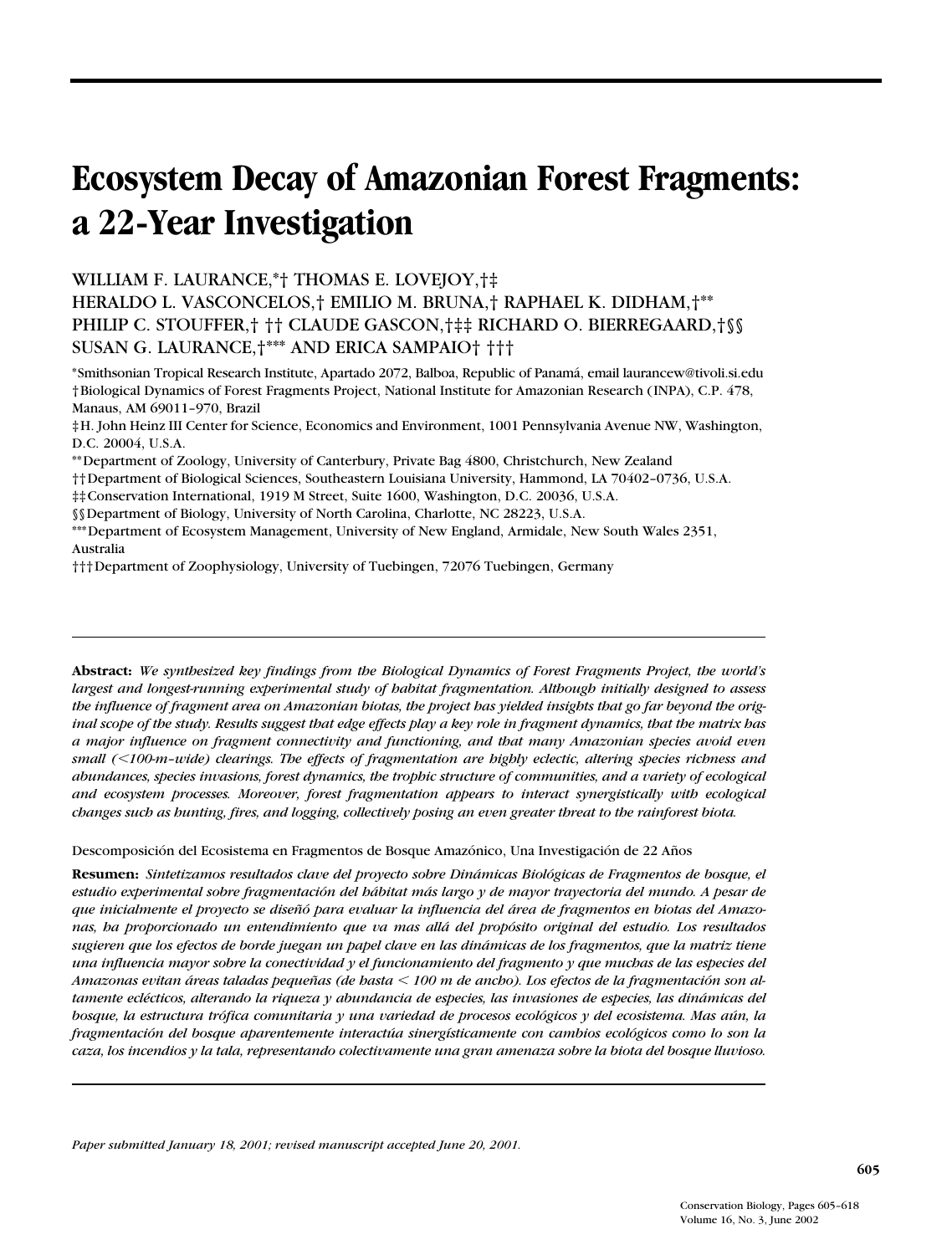# **Introduction**

The Amazon Basin contains over half the Earth's remaining tropical rainforests and is experiencing the world's highest absolute rate of deforestation (Instituto Nacional de Pesquisas Espaciais [INPE] 2000; Laurance et al. 2001*a*). Because rapid forest conversion is causing widespread habitat fragmentation (Skole & Tucker 1993; Laurance 1998), the fate of many Amazonian species ultimately will depend on their capacity to persist in fragmented landscapes or isolated nature reserves.

The Biological Dynamics of Forest Fragments Project (BDFFP) was initiated in 1979 as a large-scale experiment to assess the effects of fragmentation on Amazonian biotas (Lovejoy et al. 1983, 1986; Bierregaard et al. 1992). It is the world's largest and longest-running experimental study of habitat fragmentation (cf. Debinski & Holt 2000). Originally, the project's main goals were to assess the influence of fragment size on Amazonian animal and plant communities, to identify a minimum critical size for rainforest reserves, and to help resolve the heated SLOSS (single large versus several small reserves) debate (e.g., Simberloff & Abele 1976; Wilcox & Murphy 1985). Over time, however, many additional research aims have been added as new insights have developed.

A key feature of the BDFFP is that standardized abundance data were collected for trees, understory birds, mammals, amphibians, and various invertebrate groups prior to experimental isolation of the forest fragments. This permitted a far more rigorous assessment of fragmentation effects than would have been possible with only comparisons of fragmented versus intact forest. In addition, the long-term nature of the BDFFP and its synthetic approach, integrating studies of many taxa and numerous ecological and ecosystem processes, have provided insights impossible in most other fragmentation studies.

We synthesized key BDFFP findings from the past 22 years based on a survey of over 340 publications and theses and herein highlight their implications for forest conservation. The first part of our review focuses on extrinsic factors that influence fragment biotas—particularly area, edge, matrix, isolation, and sample effects. The second part identifies key community- and ecosystem-level effects of fragmentation on tropical forests.

# **Study Area**

The  $1000\,\mathrm{km}^2$  study site is located 80 km north of Manaus, Brazil, in central Amazonia (lat.  $2^{\circ}30'$ S, long.  $60^{\circ}$ W) at 50- to 100-m elevation (Fig. 1). Local soils are nutrient-poor sandy or clay-rich ferrasols, which are widespread in the Amazon Basin (Brown 1987). As is typical of the basin, the topography is relatively flat but dissected by many stream gullies. Rainfall ranges from 1900 to 3500 mm annually, with a dry season from June to October (Laurance 2001). The climate regime is intermediate between that of the very wet western Amazon and the drier, more seasonal areas in the southeastern and north-central basin



*Figure 1. The Biological Dynamics of Forest Fragments Project study area in central Amazonia, showing locations of forest fragments and control sites in intact forest.*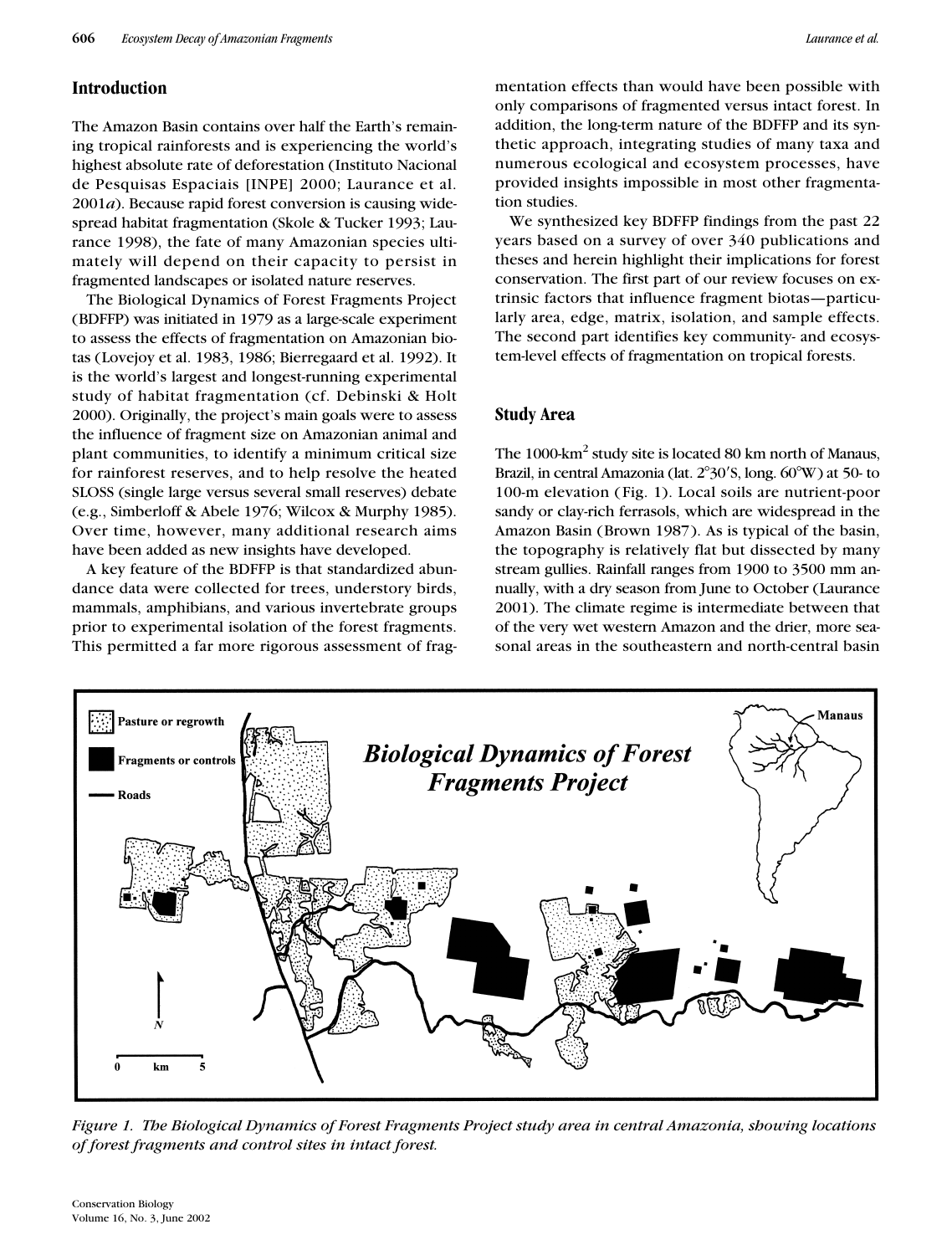(Nepstad et al. 1994). The forest canopy is 30–37 m tall, with emergents reaching 55 m. Species richness of trees is very high and can exceed 280 species  $(\geq 10 \text{ cm } \text{diameter})$ ter) per ha (Oliveira & Mori 1999).

The study area is surrounded by large expanses  $(>200$ km) of continuous forest to the west, north, and east. In the early 1980s, five 1-ha fragments, four 10-ha fragments, and two 100-ha fragments were isolated by distances of 80–650 m from surrounding forest by clearing the intervening vegetation to establish cattle pastures. Fragments were fenced to prevent encroachment by cattle. Twelve reserves ranging from 1 to 1000 ha in area (three of 1 ha, four of 10 ha, two of 100 ha, and three of 1000 ha) were delineated in nearby continuous forest to serve as experimental controls. Because of low pasture productivity, the ranches were gradually abandoned, and 3- to 15-m–tall secondary forests (dominated by *Cecropia* spp. or *Vismia* spp.) proliferated in many formerly cleared areas. To help maintain fragment isolation, 100-m–wide strips of regrowth were cleared and burned around each fragment on two or three occasions. Detailed descriptions of the study area, including the history of each fragment and its surrounding vegetation, are provided elsewhere (Lovejoy et al. 1986; Bierregaard & Stouffer 1997).

# **Extrinsic Factors Affecting Fragment Biotas**

### **Sample Effects**

Forest fragments contain a limited subset of any regional biota, in part because small patches inevitably sample fewer species and less habitat diversity than larger patches (e.g., Wilcox & Murphy 1985; Haila et al. 1993). Results from the BDFFP suggest that such sample effects could be especially important for Amazonian species, which often have patchy distributions at varying spatial scales and complex patterns of endemism (e.g., Zimmerman & Bierregaard 1986; Vasconcelos 1988; Allmon 1991; Rankin-de Merona et al. 1992; de Souza & Brown 1994; Didham et al. 1998*a*; Laurance et al. 1998*a*). Pronounced clumping means that many species will be missing from any particular fragment or reserve simply because they never occurred there in the first place.

Another key factor is that, in tropical rainforests, most species are locally rare throughout all or much of their geographic range (Hubbell & Foster 1986; Pittman et al. 1999). The acidic, nutrient-poor soils prevalent in much of Amazonia (Brown 1987) appear to promote animal rarity by limiting fruit and flower production and reducing the nutrient content of foliage (reviewed by Laurance 2001). As a result, many invertebrates (Vasconcelos 1988; Becker et al. 1991) and vertebrates (Emmons 1984; Rylands & Keuroghlian 1988; Stouffer & Bierregaaard 1995*a*; Kalko 1998; Spironello 2001) are considerably less abundant in forests overlaying nutrient-poor Amazonian soils than they are in more-productive areas of the Neotropics. Intrinsic rarity is a critical feature, as demonstrated by studies of Amazonian trees. Even if a species is present when a fragment is initially isolated, its population may be so small that it has little chance of persisting in the long term (Laurance et al. 1998*a*).

# **Area Effects**

As expected, BDFFP researchers have often found that species richness is positively correlated with fragment size and that intact forest contains more species per unit area than fragments (e.g., Fig. 2). This occurs because many large mammals (Lovejoy et al. 1986), primates (Rylands & Keuroghlian 1988; Schwartzkopf & Rylands 1989; Gilbert & Setz 2001), understory birds (Stouffer & Bierregaard 1995*b*; Stratford & Stouffer 1999), and even certain beetle, ant, bee, termite, and butterfly species (Powell & Powell 1987; Vasconcelos 1988; Klein 1989; Souza & Brown 1994; Brown & Hutchings 1997; Didham 1997*a*) are highly sensitive to fragment area. A number of these species have disappeared from even the largest (100 ha) fragments in the study area.

The prediction that extinction rates will be negatively correlated with fragment area (MacArthur & Wilson 1967) is also supported by the BDFFP results. Once isolated, small (1–10 ha) fragments initially lose species at a remarkably high rate; for example, dung and carrion



*Figure 2. Species-area relationships for nine species of terrestrial insectivorous birds (mean SE) in the Biological Dynamics of Forest Fragments Project study area. Regression lines are fitted separately for fragments* ( $R^2 = 94.3\%$ ) and control sites ( $R^2 = 99.4\%$ ) *(after Stratford & Stouffer 1999).*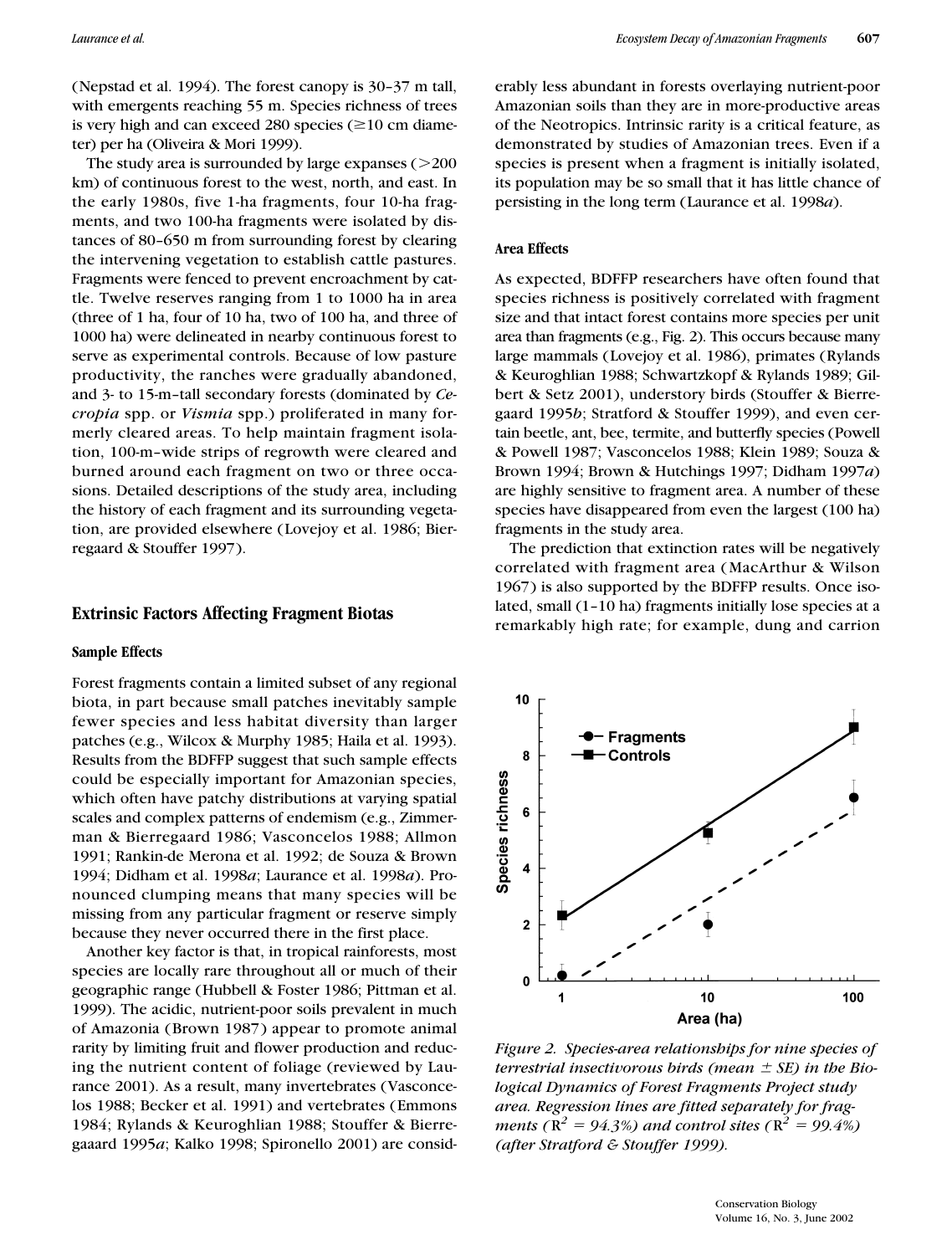beetle assemblages were markedly altered only 2–6 years after fragment isolation (Klein 1989). Local extinctions of birds (Harper 1989; Stouffer & Bierregaard 1995*b*; Stratford & Stouffer 1999), primates (Lovejoy et al. 1986; Schwartzkopf & Rylands 1989; Gilbert & Setz 2001), and butterflies (Brown & Hutchings 1997) have also occurred more rapidly in small (1–10 ha) than in large (100 ha) fragments.

In contrast, a few taxa have remained stable or even increased in species richness after fragment isolation. Frog richness increased because of an apparent resilience of most rainforest frogs to area and edge effects and an influx of nonrainforest species from the surrounding matrix (Gascon 1993; Tocher et al. 1997). Butterfly richness also rose after fragment isolation, largely from an invasion of generalist matrix species at the expense of forest-interior butterflies (Brown & Hutchings 1997). Small-mammal richness has not declined in the BDFFP fragments, because most species readily use edge and regrowth habitats (Malcolm 1997). Collectively, BDFFP results reveal that the responses of different species and taxonomic groups to fragmentation are highly individualistic and suggest that species with small area needs which tolerate matrix and edge habitats are the least vulnerable (e.g., Offerman et al. 1995; Stouffer & Bierregaard 1995*b*; Didham et al. 1998*a*; Gascon et al. 1999).



# Edge penetration distance (m)

*Figure 3. Penetration distances of different edge effects into the forest remnants of the Biological Dynamics of Forest Fragments Project (data sources: 1, Lewis 1998; 2, Laurance et al. 1998*b*, 2000; 3, Lovejoy et al. 1986; 4, Carvalho & Vasconcelos 1999; 5, Didham 1997*b*; 6, Didham 1997*a*; 7, Camargo & Kapos 1995; 8, Laurance et al. 1998*c*; 9, Camargo 1993; 10, Malcolm 1994; 11, Kapos et al. 1993; 12, Kapos 1989; 13, Sizer & Tanner 1999; 14, Bierregaard et al. 1992; 15, R. K. Didham, unpublished data).*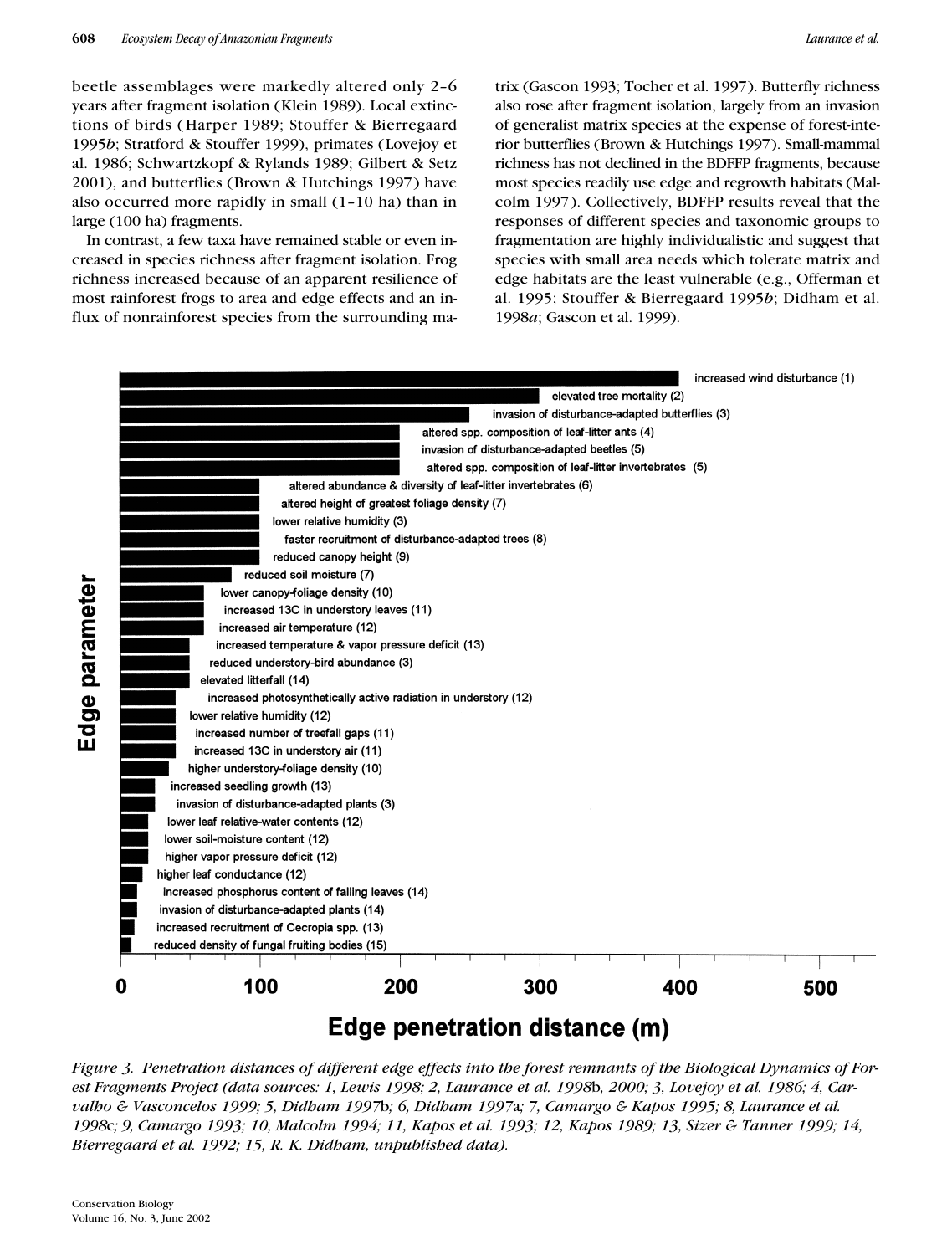# **Edge Effects**

The BDFFP has helped reveal the remarkable diversity of edge effects in fragmented rainforests, effects that alter physical gradients, species distributions, and many ecological and ecosystem processes (Fig. 3). Microclimatic changes near edges, such as reduced humidity, increased light, and greater temperature variability, penetrate up to 60 m into fragment interiors (Kapos 1989) and can negatively affect species adapted for humid, dark forest interiors (Lovejoy et al. 1986; Benitez-Malvido 1998). Leaf litter accumulates near edges (Carvalho & Vasconcelos 1999; Didham & Lawton 1999) because drought-stressed trees shed leaves and possibly because drier edge conditions slow litter decomposition (Kapos et al. 1993; Didham 1998). Accumulating litter may negatively affect seed germination (Bruna 1999) and seedling survival (Scariot 2001) and makes forest edges vulnerable to surface fires during droughts (Cochrane et al. 1999).

One of the most striking edge effects is a sharp increase in rates of tree mortality and damage (Ferreira & Laurance 1997; Laurance et al. 1998*b*). When an edge is created, some trees simply drop their leaves and die standing (Lovejoy et al. 1986), apparently because abrupt changes in light, temperature, or moisture exceed their physiological tolerances. Other trees are snapped or felled by winds, which accelerate over cleared land and then strike forest edges, creating strong turbulence (Laurance 1997). Finally, lianas (woody vines)—important structural parasites that reduce tree growth, survival, and reproduction—increase markedly near edges and may further elevate tree mortality (Laurance et al. 2001*b*).

The abrupt rise in tree mortality fundamentally alters canopy-gap dynamics (Ferreira & Laurance 1997; Laurance et al. 1998*b*), which can influence forest structure, composition, and diversity (Brokaw 1985; Hubbell & Foster 1986; Denslow 1987). Smaller fragments often become hyperdisturbed, leading to progressive changes in floristic composition. New trees regenerating within 100 m of forest edges are significantly biased toward disturbance-loving pioneer and secondary species and against old-growth, forest-interior species (Laurance et al. 1998*c*). The pioneer tree *Cecropia sciadophylla*, for example, has increased 33-fold in density since the BD-FFP fragments were isolated (Laurance et al. 2001*b*).

Some animals respond positively to edges. Certain termites, leafhoppers, scale insects, aphids, aphid-tending ants (Fowler et al. 1993), and light-loving butterflies (Brown & Hutchings 1997) increase near edges. Birds that forage in treefall gaps, such as some arboreal insectivores, hummingbirds, and habitat generalists, often become abundant near edges (Bierregaard & Lovejoy 1989; Bierregaard 1990; Stouffer & Bierregaard 1995*a*, 1995*b*). Frugivorous bats increase in number near edges, probably because such areas have higher fruit abundance than forest interiors (Kalko 1998). The insectivorous marsu-



*Figure 4. Changes in the composition of leaf-litter beetle assemblages as a function of distance from forest edge. For each sample, the mean percentage similarity ( SE) to forest-interior samples (approximately 5000 m from edge) is shown. Dotted line shows the average background level of similarity among different forestinterior samples. The regression was highly significant*   $(R^2 = 23.2\%$ ,  $p = 0.005$ ) (after Didham 1997b).

pial *Metachirus nudicaudatus* apparently increases in fragments because dead trees and ground cover, which provide favored foraging microhabitats, increase near edges (Malcolm 1991).

Many other animal species respond negatively to edges and thus are likely to be vulnerable to fragmentation. Numerous flies, bees, wasps (Fowler et al. 1993), beetles (Didham et al. 1998*a*, 1998*b*), ants (Carvalho & Vasconcelos 1999), and butterflies (Brown & Hutchings 1997) decline in abundance near edges. A number of insectivorous understory birds avoid edges (Quintela 1985), particularly solitary species, obligatory ant followers, and those that forage in mixed-species flocks (S. G. Laurance 2000). Some frog species use breeding habitat independent of its proximity to edges (Gascon 1993), whereas others may be edge avoiders (e.g., Pearman 1997).

The most striking edge effects in the BDFFP study area occur within 100 m of forest edges (Fig. 3). However, wind damage to forests can penetrate 300–400 m from edges (Laurance et al. 1998*b*, 2000; Lewis 1998), and changes in beetle, ant, and butterfly communities can be detected as far as 200–400 m from edges (Fig. 4; Brown & Hutchings 1997; Didham 1997*b*; Carvalho & Vasconcelos 1999). Notably, some edge effects occur over even larger spatial scales in more seasonal areas of the Amazon: ground fires in two fragmented landscapes of eastern Amazonia were sharply elevated in frequency within at least 2400 m of forest edges (Cochrane & Laurance 2002).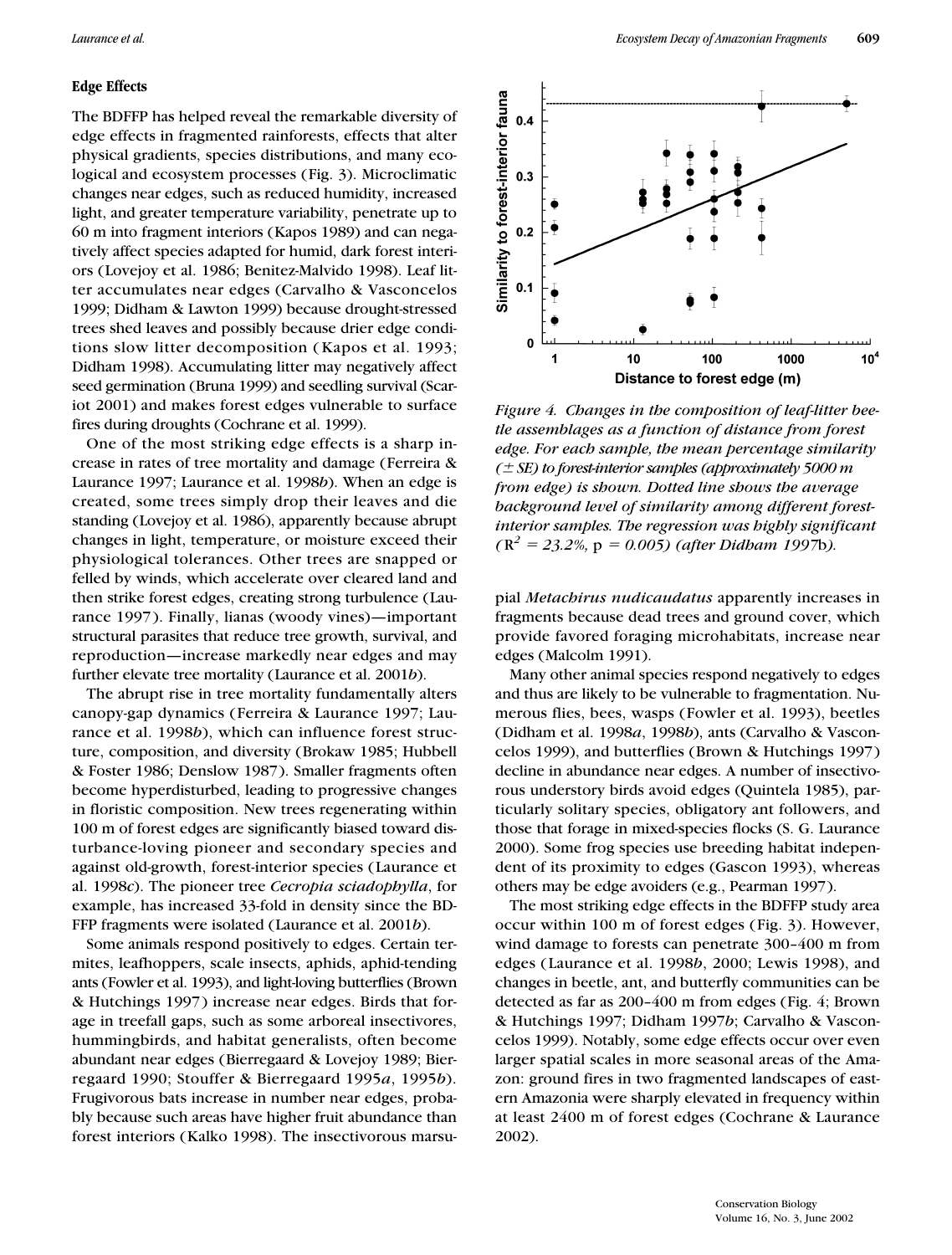#### **Edge Evolution**

Another important finding is that rapid changes in the physical permeability of edges occur in the initial years after fragmentation. Newly created edges are structurally open and thereby permeable to lateral light penetration and hot, dry winds from adjoining cattle pastures. After a few years, these microclimatic alterations decline in intensity as edges are partially sealed by a profusion of second growth (Kapos 1989; Camargo & Kapos 1995; Kapos et al. 1997). Desiccation-related plant mortality may also decline over time because of an increase in droughttolerant species or physiological acclimation of plants near edges. Unlike microclimatic changes, however, wind damage to forests is unlikely to lessen as fragment edges become older and less permeable, because downwind turbulence usually increases as edge permeability is reduced (Savill 1983). In terms of edge permeability, three phases of edge evolution can be identified: initial isolation, edge-closure, and post-closure.

In the initial isolation phase  $(<$ 1 year after edge formation), the gradient between the forest interior and edge is steepest, with hot, dry conditions and increased light and wind penetrating into the fragment. There is a dramatic pulse in tree mortality; many trees die standing (Laurance et al. 1998*b*). Leaf-litter accumulates as droughtstressed trees shed leaves to conserve water, or replace shade-adapted leaves with sun-adapted leaves (Didham 1998). Abundances of many animals fluctuate sharply. The most sensitive species decline almost immediately.

During the edge-closure phase (1–5 years after edge formation), a proliferation of secondary vegetation and lateral branching by edge trees progressively seals the edge. Edge gradients in microclimate become more complex but do not disappear entirely (Kapos et al. 1997). Plants near the edge die or become physiologically acclimated to edge conditions. Treefall gaps proliferate within the first 100–300 m of edges, partly as a result of increased windthrow. Additional animal species disappear from fragments. Edge-favoring plants and animals sometimes increase dramatically in abundance (Laurance & Bierregaard 1997).

In the post-closure phase  $(>5$  years after edge formation), edge-related changes are largely stabilized, although external land-use changes (such as fires or the development of adjoining regrowth) can disrupt this equilibrium (Gascon et al. 2000). Windthrow remains elevated near edges, despite the fact that the edge is partially sealed by secondary growth. Proliferating lianas near edges probably contribute to increased tree mortality. Turnover rates of trees increase near edges because of elevated tree mortality and recruitment and increasing numbers of short-lived pioneer species. Pioneer plants replace leaves rapidly, contributing to the accumulation of leaf litter near edges. Although edge closure occurs relatively quickly in tropical rainforests because



*Figure 5. Changes in capture rates (mean SE captures/1000 mist-net hours) over time for two guilds of rainforest birds in 10-ha forest fragments that gradually became surrounded by* Vismia*-dominated and* Cecropia*-dominated regrowth (after Stouffer & Bierregaard 1995*b*).*

of rapid plant growth, edges are still more dynamic and vulnerable to climatic vicissitudes than are forest interiors (Laurance et al. 2002).

# **Matrix Effects**

Successional changes in the BDFFP landscape reveal that surrounding matrix habitats strongly influence fragment ecology. For example, fragments surrounded by regrowth forest 5–10 m tall experienced less-intensive changes in microclimate (Didham & Lawton 1999) and had lower edge-related tree mortality (Mesquita et al. 1999) than did similar fragments adjoined by cattle pastures. Edge avoidance by mixed-species bird flocks was also reduced when fragments were surrounded by regrowth rather than cattle pastures (Stouffer & Bierregaard 1995*b*).

Of even more significance is that the matrix influences fragment connectivity. Several species of primates (Gilbert & Setz 2001), antbirds, obligate flocking birds (Fig. 5; Stouffer & Bierregaard 1995*b*), and euglossine bees (Becker et al. 1991) that disappeared soon after fragment isolation recolonized fragments when regrowth regenerated in the surrounding landscape. Among rainforest frogs, birds, small mammals, and bats, matrix-avoiding species were much more likely to decline or disappear in the BDFFP fragments than were those that use the matrix (Offerman et al. 1995; Stouffer & Bierregaard 1995*a*,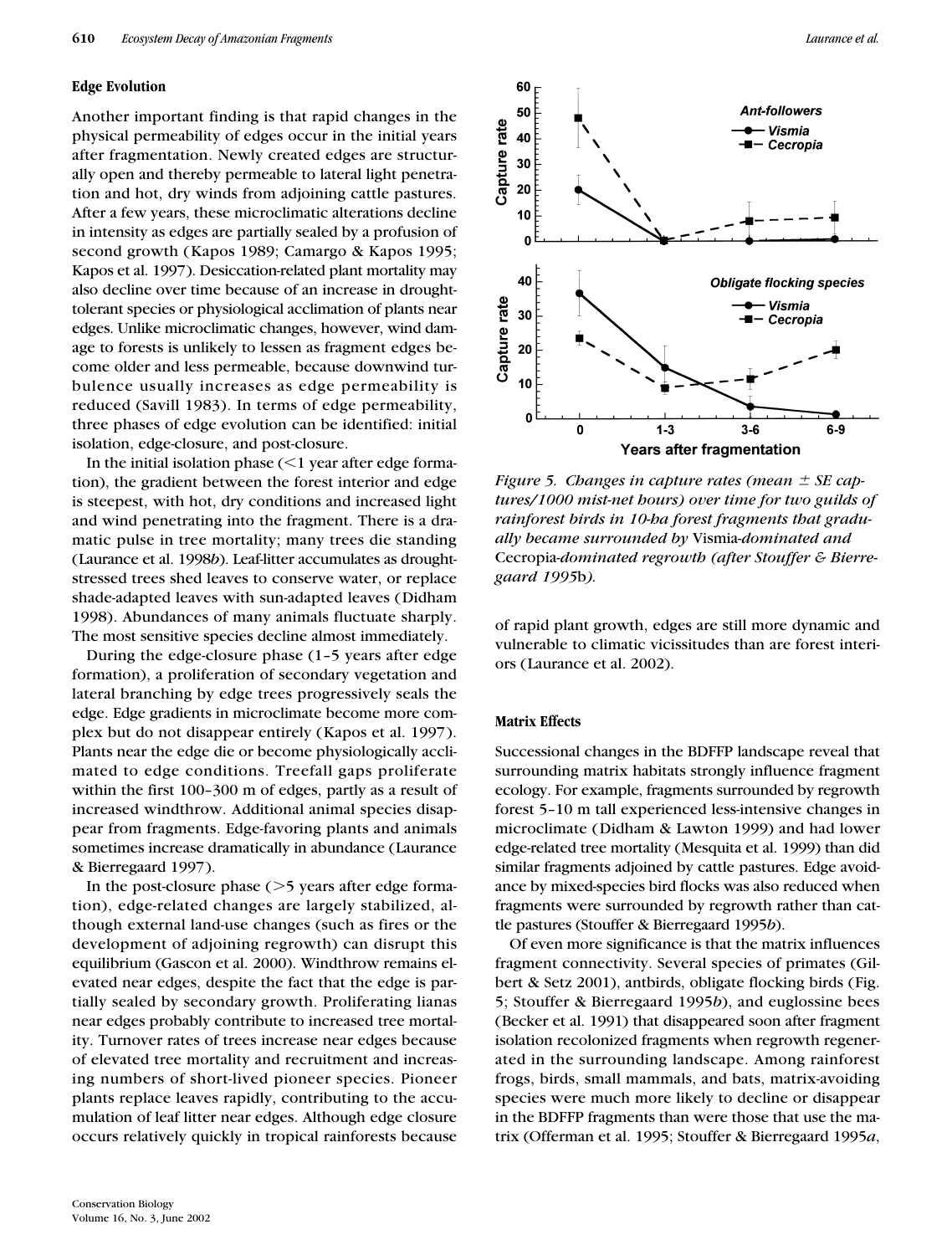1995*b*; Kalko 1998; Borges & Stouffer 1999; Gascon et al. 1999; Stratford & Stouffer 1999).

Some matrix habitats are more suitable for rainforest fauna than others. Regrowth dominated by *Cecropia* trees, which tends to be tall and floristically diverse with a relatively closed canopy (Williamson et al. 1998), is used by more rainforest bird, frog, and ant species than is more open *Vismia*-dominated regrowth (Stouffer & Bierregaard 1995*b*; Tocher 1998; Borges & Stouffer 1999; Vasconcelos 1999; Stouffer & Borges 2001). Virtually any kind of regrowth is better than cattle pastures; for example, forest-dependent dung and carrion beetles are far more likely to cross a matrix of regrowth than one that has been clearcut (Klein 1989). In general, the more closely the matrix approximates the structure and microclimate of primary forest, the more likely that fragmentation-sensitive species can use it.

The matrix can have both positive and negative effects on fragmented populations. Because game in farmland mosaics is often intensively hunted (Robinson & Redford 1991; Rabinowitz 2000), the matrix can become a population sink for exploited species (Woodroffe & Ginsberg 1998). The matrix can also be a source of fruits, flowers, and other resources that help maintain fragment populations (Bierregaard et al. 1992; Brown & Hutchings 1997). Finally, the matrix supports many nonforest species; for example, from 8% to 25% of all frog, bird, small mammal, and ant species in the BDFFP study area are associated exclusively with the matrix (Gascon et al. 1999).

# **Distance Effects**

A key finding of the BDFFP is that even small clearings are barriers for many rainforest organisms. Many terrestrial insectivorous birds have disappeared from the BDFFP fragments and failed to recolonize even those isolated by only 80 m, despite a proliferation of regrowth around many fragments (Stratford & Stouffer 1999). Clearings of just 15–100 m are insurmountable barriers for certain dung and carrion beetles (Klein 1989), euglossine bees (Powell & Powell 1987), and arboreal mammals (Malcolm 1991; Gilbert & Setz 2001). Peccaries (Offerman et al. 1995) and many insect-gleaning bats (Kalko 1998) are also highly reluctant to enter clearings. Even an unpaved road only 30–40 m wide dramatically alters the community structure of understory birds and inhibits the movements of many species (S. G. Laurance 2000).

Some species will cross small clearings but are inhibited by larger expanses of degraded land. Woodcreepers (Dendrocolaptidae) were induced by translocation to move between the BDFFP fragments and nearby areas (80–150 m) of mainland forest (Harper 1989), but they have disappeared from slightly more isolated areas such as Barro Colorado Island in Panama (Robinson 1999). Large predators such as jaguars (*Panthera onca*) and pumas (*Puma concolor*) traverse pastures and regrowth in the BDFFP study area but would likely avoid these areas if hunters were present or human density was higher (Rabinowitz 2000). Some ant-following birds (*Pithys albifrons*, *Gymnopithys rufigula*, *Dendrocincla merula*) translocated into forest fragments where army ants are absent will cross clearings of 100–320 m to return to primary forest (Lovejoy et al. 1986; Harper 1989), although clearings of only 100 m preclude such movement under normal circumstances (Bierregaard & Lovejoy 1989; Stouffer & Bierregaard 1995*b*).

Amazonian animals avoid clearings for many reasons. Most understory species have had little reason to traverse clearings in their evolutionary history, so the avoidance of such areas is probably an innate response (Greenberg 1989). Other species are constrained by morphology or physiology; strictly arboreal species, for instance, will find even a small pasture an impenetrable barrier. Specialized habitat needs probably limit yet others; for example, rainforest birds that flip over dead leaves in order to find insects, such as the antbird *Myrmornis torquata*, probably cannot manipulate the large leaves of *Cecropia* trees, and therefore avoid *Cecropia*-dominated regrowth (Stratford & Stouffer 1999). A final limit on interfragment movements, at least in Amazonian birds, is that few species are migratory. In temperate forests, even truly isolated fragments can be colonized in the breeding season by migratory species (e.g., Blake & Karr 1987), but Amazonian birds appear less likely to do so.

# **Ecological Changes in Fragmented Communities**

#### **Hyperdynamism**

The BDFFP results suggest that, for many organisms, fragmentation alters population and community dynamics. At the outset, deforestation causes recurring disturbances. Surface fires, loggers, hunters, miners, fuelwood gatherers, and livestock can all penetrate into forest remnants and cause a diversity of ecological changes (Schelhas & Greenberg 1996; Laurance & Bierregaard 1997; Curran et al. 1999). For instance, smoke from nearby forest burning strongly disturbed butterfly communities in the BDFFP fragments, accelerating the loss of forest-interior species (Brown & Hutchings 1997).

The proliferation of forest edges also has important effects, because edges are intrinsically less stable than forest interiors. For example, insect activity is highly variable near edges and is influenced more strongly than forest interiors by daily weather variation (Fowler et al. 1993). Tree-mortality rates are sharply elevated near edges and vary markedly over time because of periodic windstorms, droughts, and successional changes in edge structure (Laurance et al. 1998*b*, 2002; Mesquita et al. 1999).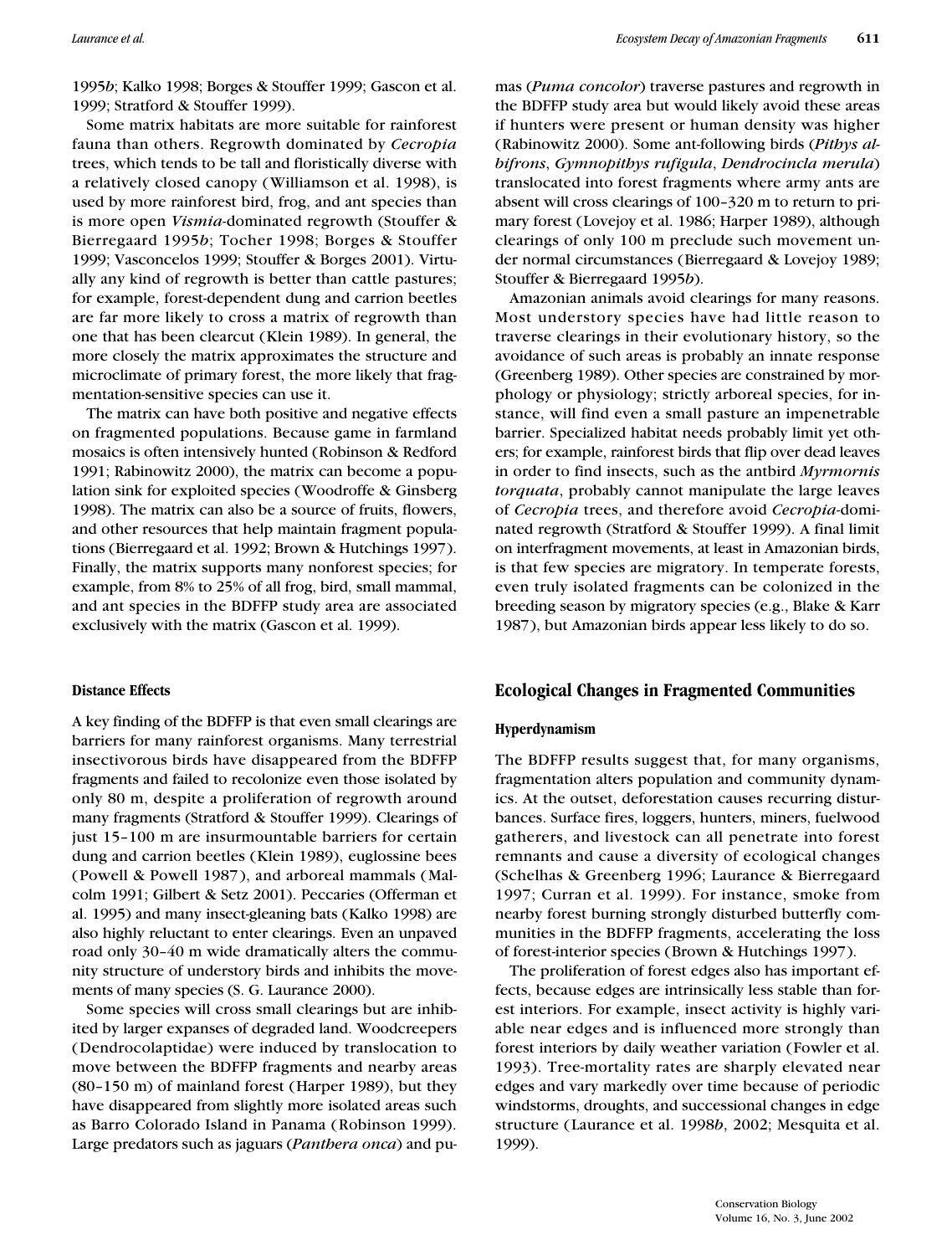In addition, small populations in fragments may be less stable than those in continuous forest. Bat communities in the BDFFP fragments appear to exhibit an unusually rapid turnover of species, apparently because of high rates of disappearance of forest-interior species, coupled by an influx of opportunistic frugivores that feed along forest edges and in nearby regrowth (Sampaio 2000). Population turnover in the social spider *Anelosimus eximius* was much higher near forest edges than in forest interiors, suggesting that small fragment populations are unstable (Ventincinque et al. 1993). Small-mammal abundances fluctuated dramatically in the BDFFP fragments, especially in the first few years after isolation, relative to populations in intact forest (Malcolm 1991).

Finally, fluxes of animals and plant propagules to and from the surrounding matrix can sometimes destabilize fragment populations. When the forest surrounding the BDFFP fragments was initially felled, displaced birds flooded into the fragments, leading to sharply elevated densities and increased territorial behavior by resident birds (this increase was temporary; total bird numbers fell to pre-fragmentation levels within 200 days of fragment isolation) (Bierregaard & Lovejoy 1989). Dramatic irruptions of some Heliconine and Ithomiine butterflies occurred in the BDFFP fragments when their weedy food plants (*Passiflora* vines and *Solanum* bushes) proliferated near fragment margins (Brown & Hutchings 1997).

#### **Hyperabundance**

Many species decline or disappear in fragmented forests, but others can increase dramatically, especially if they favor disturbed or edge habitats or readily tolerate the surrounding matrix. Examples of edge- and disturbancefavoring groups include certain rodents and marsupials (Malcolm 1997), gap-favoring and nectarivorous birds (Stouffer & Bierregaard 1995*a*, 1995*b*; S. G. Laurance 2000), frugivorous bats (Kalko 1998), some understory insects (Malcolm 1991, 1994), pioneer trees (Laurance et al. 1998*c*), and lianas (Laurance et al. 2001*b*). Species that thrive in fragments because they can exploit the adjoining matrix include shrub-frugivorous bats (Kalko 1998) and the tamarin *Sanguinus midas* (Rylands & Keuroghlian 1988).

Other species may increase in fragments when their competitors or predators disappear or because they have flexible behavioral repertoires. Howler monkeys (*Alouatta seniculus*), for instance, can achieve high densities in small forest fragments where only a few other monkeys are present (Gilbert & Setz 2001). The woodcreeper (*Xiphorhynchus pardalotus*) often forages with mixedspecies and canopy flocks in intact forest, but in fragments it will forage alone and even on edges abutting pastures (Bierregaard 1990). Some canopy-feeding hummingbirds will also forage along forest edges and in treefall gaps and thereby increase in fragments (Stouffer & Bierregaard 1995*a*).

#### **Species Invasions**

Species-rich rainforests are relatively resistant to invasions (Laurance & Bierregaard 1997). Although many nonrainforest species have colonized matrix habitats in the BDFFP landscape, incursions into fragments have been more limited. The most conspicuous invaders of fragments are generalist frogs (Tocher et al. 1997) and light-loving butterflies (Brown & Hutchings 1997), although many other taxa have been detected, including open-forest bats (Kalko 1998), exotic and generalist palms (Scariot 1998), Africanized honeybees (Dick 2001), *Glaphrocanthon* beetles (Klein 1989), generalist fruitflies (*Drosophila* spp.; Martins 1989), and leaf-cutting ants native to tropical savannas (*Atta laevigata* and *Acromyrmex laticeps*; Vasconcelos & Cherrett 1995). Incursions of nonrainforest birds (e.g., *Troglodytes aedon*, *Ramphocelus carbo*) into the BDFFP fragments have been surprisingly limited, despite widespread local extinctions of many native insectivorous birds (Stouffer & Bierregaard 1995*b*; Stouffer & Borges 2001). Likewise, exotic lianas are apparently uncommon in the BDFFP fragments (Laurance et al. 2001*b*), unlike forest remnants in some other tropical regions (reviewed in Laurance 1997).

However, the BDFFP study area is relatively young (forest clearing began only in 1980) and still largely isolated from other human-dominated landscapes. Many non-native species, such as generalist frogs, probably arrived from settled areas by traversing road verges and powerline clearings (Tocher et al. 1997; Gascon et al. 1999). As degraded lands draw nearer, the pressure from invading species is likely to increase. In this sense, older Amazonian frontiers are likely to be more severely degraded by invaders than are landscapes that have only recently been colonized and fragmented.

# **Changes in Trophic Structure**

Because they have high area and energy requirements, predators and large-bodied species are predicted to decline in habitat fragments, whereas smaller species at lower trophic levels—such as generalist herbivores and ominivores—should increase (Holt 1996). Such changes have been hypothesized to cause ecological distortions that help drive the process of species impoverishment in fragments (Terborgh et al. 1997, 2001).

Results from the BDFFP partially support these hypotheses. Among birds and forest-interior bats, insectivores have been especially vulnerable to fragmentation, whereas many omnivores and nectarivores have remained stable or increased in fragments (Bierregaard &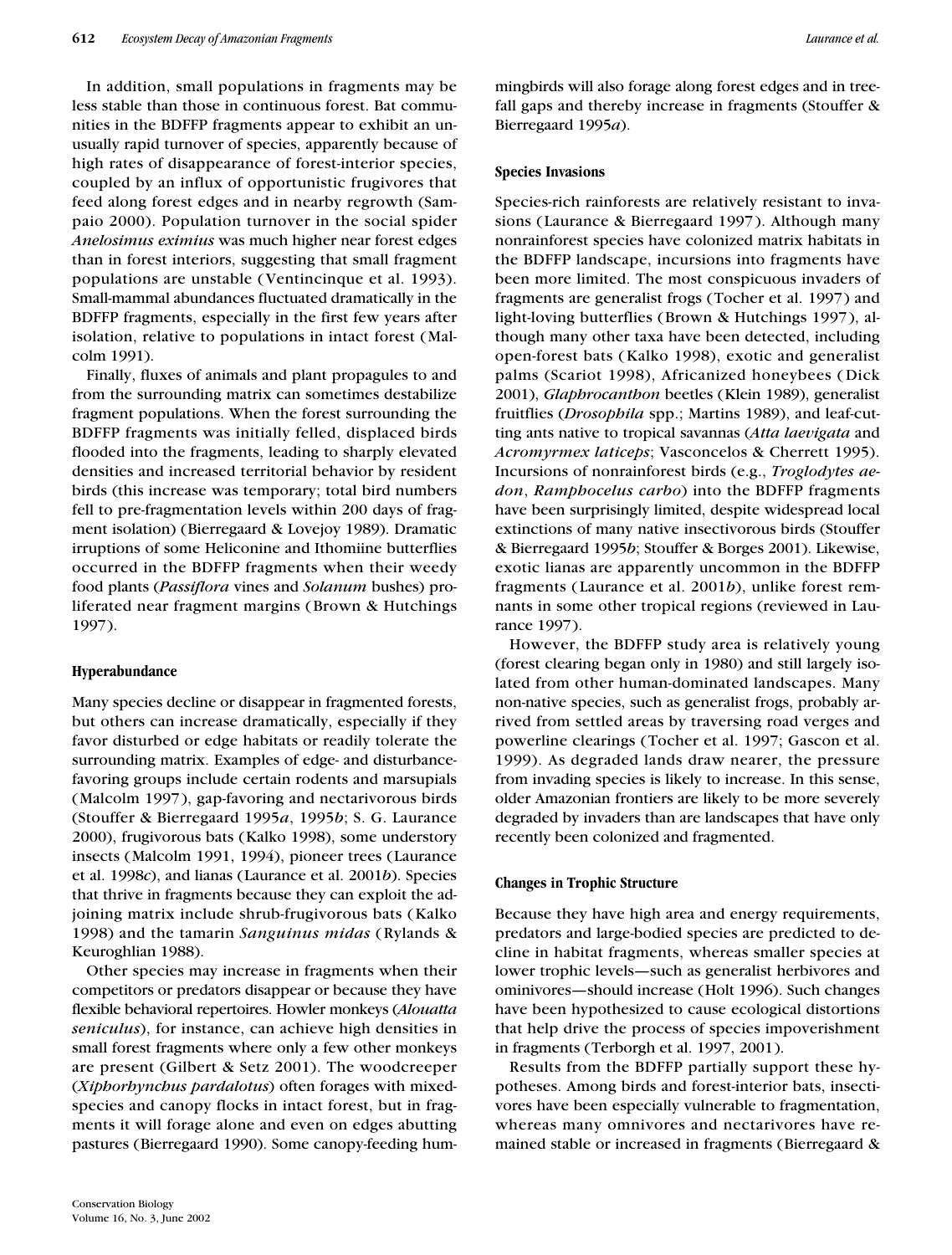Stouffer 1997; Kalko 1998; Sampaio 2000). There is also a decline of large mammals in fragments, including predators (Lovejoy et al. 1986; Bierregaard et al. 1992), but because the BDFFP landscape is protected from hunting, the reductions are less dramatic than typically occur in other tropical areas (Robinson & Redford 1991; Peres 2001).

Patterns among insects are more complex and may partly reflect shifts in resource abundance in fragmented forests. The guild composition of termites is altered in fragments, with lower species richness and an increase in litter feeders and those intermediate between soilfeeding and wood-feeding types (Souza & Brown 1994). Such changes could result to some extent from increased litter and wood debris in fragments. Dung and carrion beetles are less abundant and diverse in fragments, in part because many vertebrates on which they rely have declined or disappeared (Klein 1989). Among leaf-litter beetles, there are proportionally more predator species and fewer wood-boring species in fragments and near edges (Didham et al. 1998*b*). Of these patterns, the relative increase in fragments of predatory beetle diversity (Didham et al. 1998*b*) and the declines in diversity of decomposer beetles (Klein 1989) and termites (Souza & Brown 1994) seem contrary to the simple expectation that fragments should be biased toward taxa at lower trophic levels.

#### **Changes in Ecological Processes**

Tropical rainforests are renowned for their ecological complexity ( Janzen 1969; Gilbert 1980). Fragmentation clearly alters some ecological processes, but the generality of these effects is not yet known (Harrison & Bruna 1999). For example, fragmentation has a strong positive effect on pollination or fecundity in the emergent tree *Dinezia excelsia* (Dick 2001), but no detectable effect on the understory herb *Heliconia acuminata* (Bruna 2001). Hypothetically at least, the disappearance of many euglossine bees in the BDFFP fragments could reduce the fecundity of orchids, which rely entirely on euglossines for pollination (Powell & Powell 1987). Likewise, the decline in fragments of dung beetles, which bury dung for their larvae that often contains seeds, might reduce seed survival and germination for some plant species (Klein 1989; Andresen 2001).

Predation intensity is almost certainly altered in Amazonian fragments. Predation on understory and litter arthropods has likely declined because of a collapse of assemblages of insectivorous birds (Stouffer & Bierregaard 1995*b*; Stratford & Stouffer 1999), bats (Kalko 1998; Sampaio 2000), and army ants (Harper 1989; Bierregaard et al. 1992). It seems plausible that these declines could be partly responsible for increased insect abundance near forest edges (Lovejoy et al. 1986; Fowler et al. 1993) and might even promote increased herbivory in fragments (Benitez-Malvido et al. 1999). The decline of large carnivores may reduce predation on some vertebrates, but there is no indication of mesopredator release (Crooks & Soulé 1999) in the BDFFP fragments (Meyer 1999).

Because tropical rainforests sustain myriad species with coevolved interdependencies, they may be vulnerable to secondary extinctions (Gilbert 1980), although such losses might be limited by ecological redundancy in some mutualisms (e.g., Horvitz & Schemske 1990). An example from the BDFFP involves several species of obligatory antfollowing birds, which accompany marauding swarms of army ants to capture fleeing insects. Each ant colony raids over areas of up to 100 ha, and the birds' home ranges must encompass two or three colonies because each colony spends several weeks per month in an inactive phase (Harper 1989). Because army ants need such large areas, the ant-followers are highly prone to extinction in fragments (Stouffer & Bierregaard 1995*b*). In addition, the decline of peccaries in BDFFP fragments has led to reduced abundances of at least four frog species (*Phyllomedusa* spp. and *Colostethus* sp.) that breed only in peccary wallows (Zimmerman & Bierregaard 1986). Understanding the effects of fragmentation on such interdependent species is a priority for future research.

#### **Changes in Ecosystem Processes**

Tropical forests have a major influence on the global climate, in part by storing large quantities of terrestrial carbon. The rapid destruction of these forests probably ac-



*Figure 6. Annual change in aboveground tree biomass in the Biological Dynamics of Forest Fragments Project study area as a function of distance from forest edge. Each data point represents a 1-ha plot that was studied for up to 18 years. The dotted lines show the 95% confidence intervals for forest-interior plots (500 m from edge) (after Laurance et al. 1997).*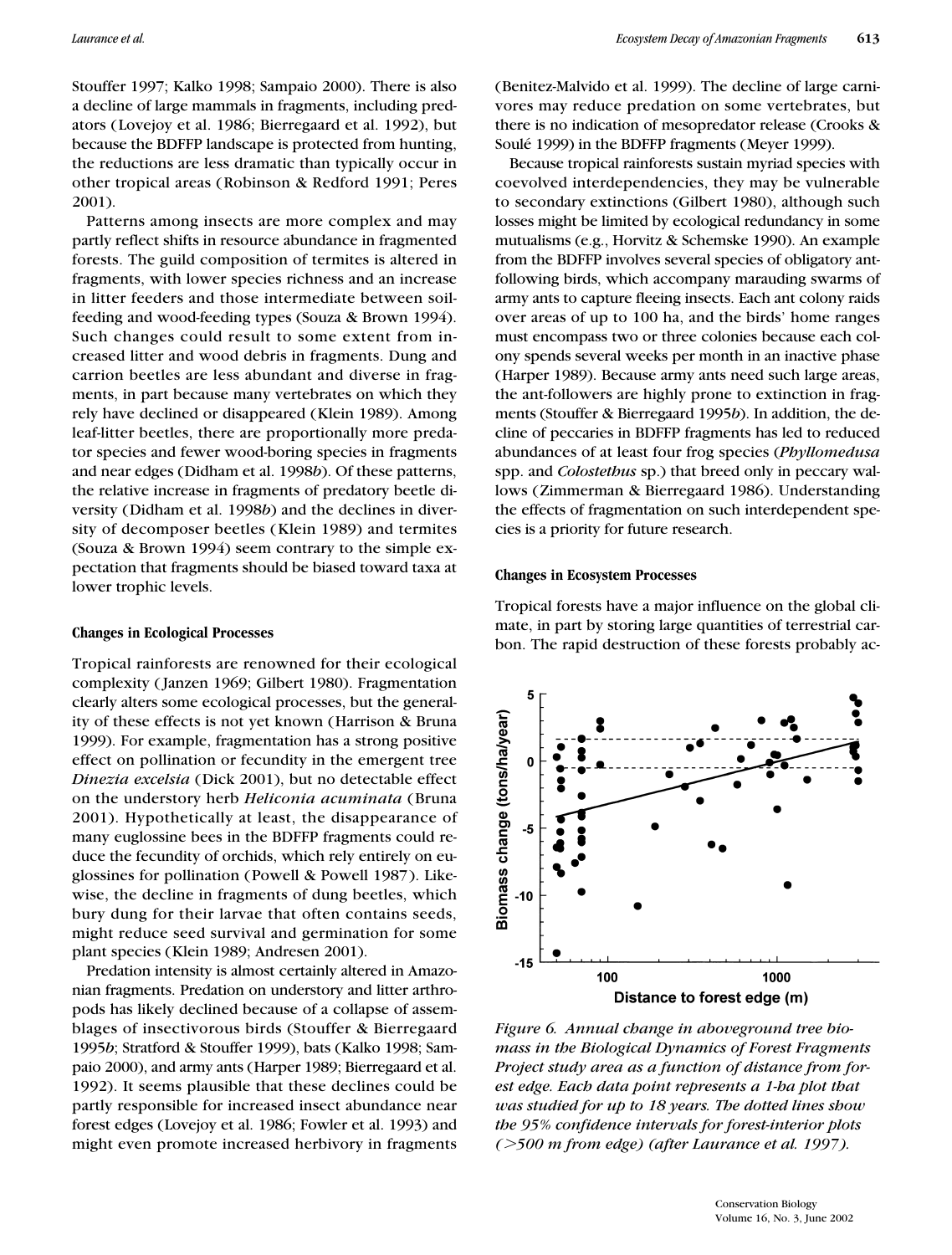counts for at least a quarter of all greenhouse-gas emissions, contributing significantly to global warming (Houghton 1991; Fearnside 2000). An unexpected finding is the degree to which fragmentation alters carbon storage. Elevated tree mortality leads to a decline of living biomass near edges (Fig. 6; Laurance et al. 1997, 1998*d* ), especially because large canopy and emergent trees, which contain a high proportion of forest biomass, are particularly vulnerable to fragmentation (Laurance et al. 2000). As the biomass from the dead trees decomposes, it is converted into greenhouse gases such as carbon dioxide and methane. This loss of living biomass is not offset by increased numbers of lianas and small successional trees (Laurance et al. 1998*d*, 2001*b*), which have lower wood densities and therefore store less carbon than the old-growth species they replace (Laurance et al. 1998*d* ). In tropical forests worldwide, millions of tons of atmospheric carbon may be released each year by this process (Laurance et al. 1998*e*). Edge-related losses of biomass are predicted to increase sharply once fragments fall below 100–400 ha in area, depending on fragment shape (Laurance et al. 1998*b*).

The rate of carbon cycling is also altered. In intact forests, carbon can be stored for very long periods in large trees, some of which can live for more than a thousand years (Chambers et al. 1998). In fragments, the residence time for carbon will surely decrease as smaller, short-lived plants replace large old-growth trees and rates of litter deposition increase near edges. The dynamics of this cycle can have major effects on carbon storage in vegetation and soils and the rate of input of organic material into tropical rivers and streams (Wissmar et al. 1981).

# **Caveats and Conclusions**

The BDFFP has yielded scores of insights into the effects of habitat fragmentation on rainforest biotas. Results suggest that edge effects and area-related extinctions will rapidly degrade smaller  $(<$  100 ha) fragments, which are predominant in anthropogenic landscapes (Laurance & Bierregaard 1997; Gascon et al. 2000). Species' abundances in fragments will differ from those in intact forest, with some declining and others becoming hyperabundant. Fundamental processes such as canopy-gap dynamics, predation, and carbon storage will be altered or disrupted. Fragments will be strongly influenced by the surrounding matrix, which affects landscape connectivity, the intensity of edge effects, species invasions, and the frequency or intensity of disturbances such as windstorms and fire. Over time, fragmented communities will become increasingly dominated by matrix-tolerant generalists, disturbance-adapted opportunists, and species with small area requirements.

The BDFFP is a controlled experiment, and the ecological effects of fragmentation should be even greater in other tropical landscapes. First, the BDFFP fragments are primarily square, which makes them less vulnerable to edge effects than more irregularly shaped fragments. Second, the BDFFP fragments are located near large tracts of continuous forest, which facilitates rescue effects (Brown & Kodric-Brown 1977) and recolonization for some species and may help maintain natural rainfall and hydrological cycles (Shukla et al. 1990). Third, many of the BDFFP fragments have become surrounded by regrowth, which increases fragment connectivity while reducing the intensity of some edge effects. Finally, the BDFFP study area is protected from hunters, loggers, miners, and recurring surface fires that have dramatically exacerbated the effects of fragmentation in other tropical landscapes (Curran et al. 1999; Cochrane & Laurance 2002).

The BDFFP findings have not identified a single "minimum critical size" for tropical nature reserves. Results have helped demonstrate, however, that such reserves should be both large and numerous. The low densities and patchy distributions of most Amazonian species, the large spatial scale of some edge effects, the irregular shapes of many nature reserves, and the synergistic interactions of fragmentation with other human effects all indicate that Amazonian reserves should be as large as possible—ideally on the order of tens to hundreds of thousands of square kilometers (cf. Peres & Terborgh 1995; W. F. Laurance 2000; Cochrane & Laurance 2002). Moreover, the high turnover of many taxa at regional scales (high gamma diversity) implies that multiple reserves should be stratified along major environmental gradients to capture a large fraction of the regional biota. Finally, the extreme sensitivity of many species to forest clearings and edge effects suggests that relatively wide, continuous corridors of primary forest must be maintained—with limited hunting pressure—to permit faunal movement, plant dispersal, and gene flow among reserves.

# **Acknowledgments**

We are grateful for the invaluable contributions of our field technicians, students, research staff, and volunteers over the past 22 years. We also thank D. Debinski, M. Hunter, and three anonymous referees for insightful comments on the manuscript. The Biological Dynamics of Forest Fragments Project (BDFFP) is jointly operated by the National Institute for Amazonian Research (INPA) and the Smithsonian Tropical Research Institute. Key support has been provided by INPA, the World Wildlife Fund–U.S., the Smithsonian Institution, the MacArthur Foundation, the Andrew W. Mellon Foundation, the U.S. Agency for International Development, the NASA Long-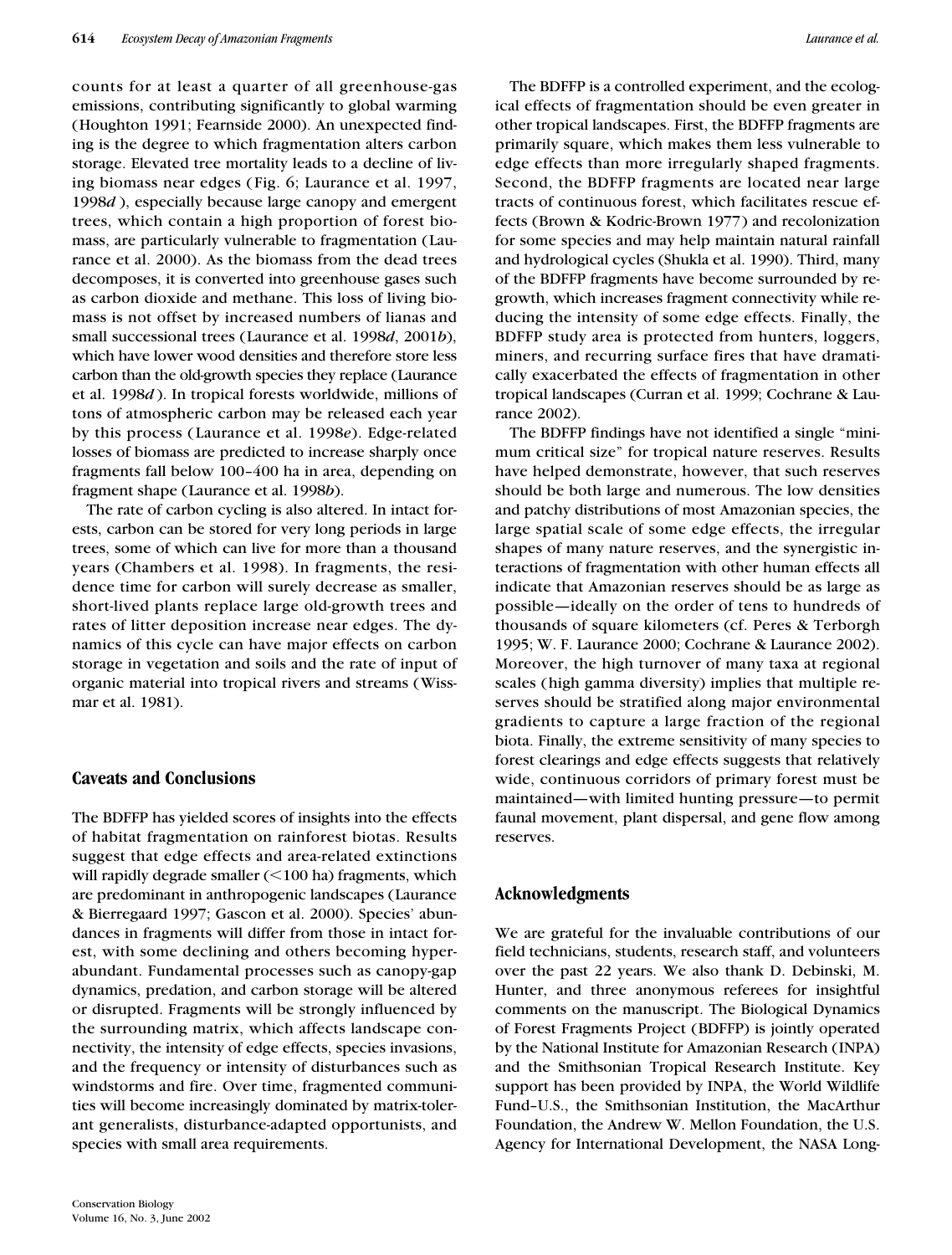term Biosphere-Atmosphere Experiment in the Amazon program, the Brazilian Ministry for Science and Technology (CNPq), the U.S. National Science Foundation, the Summit Foundation, Citibank, the Homeland Foundation, Champion International, and Shell Oil Corporation. This is publication number 343 in the BDFFP technical series.

# **Literature Cited**

- Allmon, W. D. 1991. A plot study of forest floor litter frogs, central Amazon, Brazil. Journal of Tropical Ecology **7:**503-522.
- Andresen, E. 2001. Effects of dung presence, dung amount, and secondary dispersal by dung beetles on the fate of *Micropholis guyanensis* (Sapotaceae) seeds in central Amazonia. Journal of Tropical Ecology **17:**61–78.
- Becker, P., J. B. Moure, and F. J. A. Peralta. 1991. More about euglossine bees in Amazonian forest fragments. Biotropica **23:**586–591.
- Benitez-Malvido, J. 1998. Impact of forest fragmentation on seedling abundance in a tropical rain forest. Conservation Biology **12:** 380–389.
- Benitez-Malvido, J., G. Garcia-Guzman, and I. D. Kossman-Ferraz. 1999. Leaf-fungal incidence and herbivory on tree seedlings in tropical rainforest fragments: an experimental study. Biological Conservation **91:**143–150.
- Bierregaard, R. O., Jr. 1990. Avian communities in the understory of Amazonian forest fragments. Pages 333–343 in A. Keast, editor. Biogeography and ecology of forest bird communities. SPB Academic Publishing, The Hague, The Netherlands.
- Bierregaard, R. O., Jr., and T. E. Lovejoy. 1989. Effects of forest fragmentation on Amazonian understory bird communities. Acta Amazônica **19:**215–241.
- Bierregaard, R. O., Jr., and P. C. Stouffer. 1997. Understory birds and dynamic habitat mosaics in Amazonian rainforest. Pages 138–155 in W. F. Laurance and R. O. Bierregaard Jr., editors. Tropical forest remnants: ecology, management, and conservation of fragmented communities. University of Chicago Press, Chicago.
- Bierregaard, R. O., Jr., T. E. Lovejoy, V. Kapos, A. A. dos Santos, and R. W. Hutchings. 1992. The biological dynamics of tropical rainforest fragments. BioScience **42:**859–866.
- Blake, J. G., and J. R. Karr. 1987. Breeding birds of isolated woodlots: area and habitat relationships. Ecology **68:**1724–1734.
- Borges, S. H., and P. C. Stouffer. 1999. Bird communities in two types of anthropogenic successional vegetation in central Amazonia. Condor **101:**529–536.
- Brokaw, N. V. L. 1985. Gap-phase regeneration in a tropical forest. Ecology **66:**682–687.
- Brown, K. S., Jr. 1987. Soils and vegetation. Pages 19–45 in T. C. Whitmore and G. T. Prance, editors. Biogeography and quaternary history in tropical America. Oxford Monographs in Biogeography 3. Oxford University Press, Oxford, UK.
- Brown, K. S., Jr., and R. W. Hutchings. 1997. Disturbance, fragmentation, and the dynamics of diversity in Amazonian forest butterflies. Pages 91–110 in W. F. Laurance and R. O. Bierregaard Jr., editors. Tropical forest remnants: ecology, management, and conservation of fragmented communities. University of Chicago Press, Chicago.
- Brown, J. H., and A. Kodric-Brown. 1977. Turnover rates in insular biogeography: effect of immigration on extinction. Ecology **58:**445–449.
- Bruna, E. M. 1999. Seed germination in rainforest fragments. Nature **402:**139.
- Bruna, E. M. 2001. The effect of forest fragmentation on the growth, reproduction, and population dynamics of an Amazonian understory herb (*Heliconia acuminata*). Ph.D. thesis. University of California, Davis.
- Camargo, J. L. C. 1993. Variation in soil moisture and air vapour pressure deficit relative to tropical rain forest edges near Manaus,

Brazil. M.Phil. thesis. Cambridge University, Cambridge, United Kingdom.

- Camargo, J. L. C., and V. Kapos. 1995. Complex edge effects on soil moisture and microclimate in central Amazonian forest. Journal of Tropical Ecology **11:**205–211.
- Carvalho, K. S., and H. L. Vasconcelos. 1999. Forest fragmentation in central Amazonia and its effects on litter-dwelling ants. Biological Conservation **91:**151–158.
- Chambers, J. Q., N. Higuchi, and J. Schimel. 1998. Ancient trees in Amazonia. Nature **391:**135–136.
- Cochrane, M. A., and W. F. Laurance. 2002. Fire as a large-scale edge effect in Amazonian forests. Journal of Tropical Ecology: **18:**311–325.
- Cochrane, M. A., A. Alencar, M. D. Schulze, C. M. Souza, D. C. Nepstad, P. Lefebvre, and E. Davidson. 1999. Positive feedbacks in the fire dynamics of closed canopy tropical forests. Science **284:**1832–1835.
- Crooks, K. R., and M. E. Soulé. 1999. Mesopredator release and avifaunal extinctions in a fragmented system. Nature **400:**563–566.
- Curran, L. M., I. Caniago, G. D. Paoli, D. Astianti, M. Kusneti, M. Leighton, C. E. Nirarita, and H. Haeruman. 1999. Impact of El Nino and logging on canopy tree recruitment in Borneo. Science **286:**2184– 2188.
- Debinski, D. M., and R. D. Holt. 2000. A survey and overview of habitat fragmentation experiments. Conservation Biology **14:**342–355.
- Denslow, J. S. 1987. Tropical rainforest gaps and tree species diversity. Annual Review of Ecology and Systematics **18:**431–451.
- Dick, C. 2001. Habitat change, African honeybees, and fecundity in the Amazonian tree *Dinizia excelsa* (Fabaceae). Pages 146–157 in R. O. Bierregaard Jr., C. Gascon, T. E. Lovejoy, and R. Mesquita, editors. Lessons from Amazonia: ecology and conservation of a fragmented forest. Yale University Press, New Haven, Connecticut.
- Didham, R. K. 1997*a*. The influence of edge effects and forest fragmentation on leaf-litter invertebrates in central Amazonia. Pages 55–70 in W. F. Laurance and R. O. Bierregaard Jr., editors. Tropical forest remnants: ecology, management, and conservation of fragmented communities. University of Chicago Press, Chicago.
- Didham, R. K. 1997*b*. An overview of invertebrate responses to habitat fragmentation. Pages 303–320 in A. D. Watt, N. E. Stork, and M. D. Hunter, editors. Forests and insects. Chapman and Hall, London.
- Didham, R. K. 1998. Altered leaf-litter decomposition rates in tropical forest fragments. Oecologia **116:**397–406.
- Didham, R. K., P. M. Hammond, J. H. Lawton, P. Eggleton, and N. E. Stork. 1998*a*. Beetle species responses to tropical forest fragmentation. Ecological Monographs **68:**295–303.
- Didham, R. K., and J. H. Lawton. 1999. Edge structure determines the magnitude of changes in microclimate and vegetation structure in tropical forest fragments. Biotropica **31:**17–30.
- Didham, R. K., J. H. Lawton, P. M. Hammond, and P. Eggleton. 1998*b*. Trophic structure stability and extinction dynamics of beetles (Coleoptera) in tropical forest fragments. Philosophical Transactions of the Royal Society of London, Series B **353:**437–451.
- Emmons, L. H. 1984. Geographic variation in densities and diversities of non-flying mammals in Amazonia. Biotropica **16:**210–222.
- Fearnside, P. M. 2000. Global warming and tropical land-use change: greenhouse gas emissions from biomass burning, decomposition and soils in forest conversion, shifting cultivation and secondary vegetation. Climatic Change **46:**115–158.
- Ferreira, L. V., and W. F. Laurance. 1997. Effects of forest fragmentation on mortality and damage of selected trees in central Amazonia. Conservation Biology **11:**797–801.
- Fowler, H. G., C. A. Silva, and E. Ventincinque. 1993. Size, taxonomic and biomass distributions of flying insects in central Amazonia: forest edge vs. understory. Revista de Biologica Tropical **41:**755–760.
- Gascon, C. 1993. Breeding habitat use by Amazonian primary-forest frog species at the forest edge. Biodiversity and Conservation **2:** 438–444.
- Gascon, C., T. E. Lovejoy, R. O. Bierregaard, J. R. Malcolm, P. C. Stouffer, H. Vasconcelos, W. F. Laurance, B. Zimmerman, M.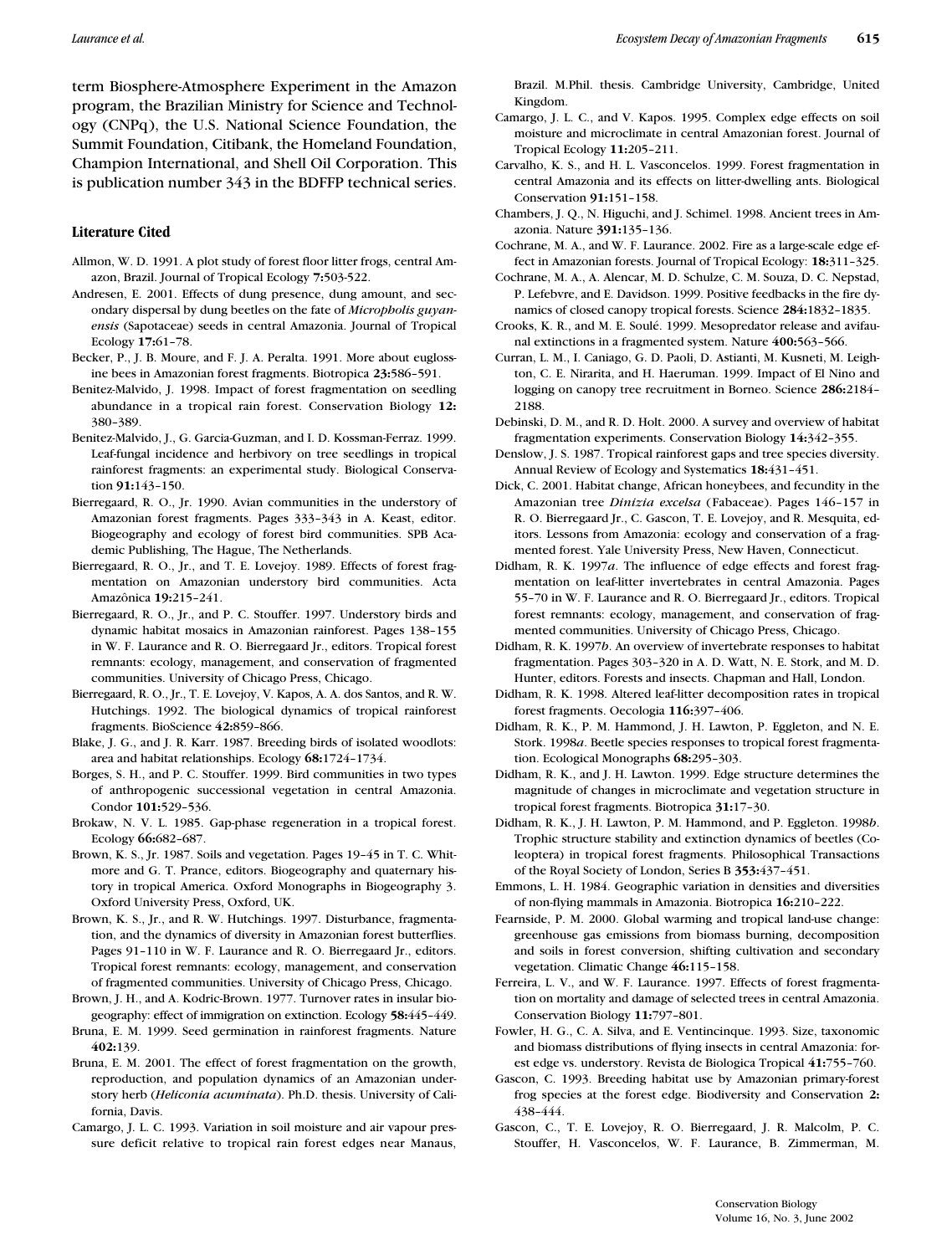Tocher, and S. Borges. 1999. Matrix habitat and species persistence in tropical forest remnants. Biological Conservation **91:**223–229.

- Gascon, C., G. B. Williamson, and G. A. B. Fonseca. 2000. Receding edges and vanishing reserves. Science **288:**1356–1358.
- Gilbert, L. E. 1980. Food web organization and the conservation of Neotropical diversity. Pages 11–33 in M. E. Soulé and B. A. Wilcox, editors. Conservation biology: an evolutionary-ecological perspective. Sinaur Associates, Sunderland, Massachusetts.
- Gilbert, K. A., and E. Z. F. Setz. 2001. Primates in a fragmented landscape: six species in central Amazonia. Pages 262–270 in R. O. Bierregaard Jr., C. Gascon, T. E. Lovejoy, and R. Mesquita, editors. Lessons from Amazonia: ecology and conservation of a fragmented forest. Yale University Press, New Haven, Connecticut.
- Greenberg, R. 1989. Neophobia, aversion to open space, and ecological plasticity in Song and Swamp Sparrows. Canadian Journal of Zoology **67:**1194–1199.
- Haila, Y. I. K. Hanski, and S. Raivio. 1993. Turnover of breeding birds in small forest fragments: the sampling colonization hypothesis corroborated. Ecology **74:**714–725.
- Harper, L. H. 1989. The persistence of ant-following birds in small Amazonian forest fragments. Acta Amazônica **19:**249–263.
- Harrison, S., and E. M. Bruna. 1999. Habitat fragmentation and largescale conservation: what do we know for sure? Ecography **22:** 225–232.
- Holt, R. D. 1996. Food webs in space: an island biogeographic perspective. Pages 313–323 in G. A. Polis and K. O. Winemiller, editors. Food webs: integration of patterns and dynamics. Chapman and Hall, New York.
- Horvitz, C. C., and D. W. Schemske. 1990. Spatiotemporal variation in insect mutualists of a Neotropical herb. Ecology **71:**1085–1097.
- Houghton, R. A. 1991. Tropical deforestation and atmospheric carbon dioxide. Climatic Change **19:**99–118.
- Hubbell, S. P., and R. B. Foster. 1986. Commonness and rarity in a Neotropical forest: implications for tropical tree conservation. Pages 205–232 in M. E. Soulé, editor. Conservation biology: the science of scarcity and diversity. Sinaur Associates, Sunderland, Massachusetts.
- Instituto Nacional de Pesquisas Espaciais [INPE]. 2000. Deforestation estimates for the Brazilian Amazon. São Jose dos Campos, Brazil.
- Janzen, D. H. 1969. Allelopathy by myrmecophytes: the ant *Azteca* as an allelopathic agent of *Cecropia.* Ecology **50:**147–153.
- Kalko, E. K. V. 1998. Organization and diversity of tropical bat communities through space and time. Zoology: Analysis of Complex Systems **101:**281–297.
- Kapos, V. 1989. Effects of isolation on the water status of forest patches in the Brazilian Amazon. Journal of Tropical Ecology **5:**173–185.
- Kapos, V., G. Ganade, E. Matsui, and R. L. Victoria. 1993.  $\partial^{13}C$  as an indicator of edge effects in tropical rainforest reserves. Journal of Ecology **81:**425–432.
- Kapos, V., E. Wandelli, J. L. Camargo, and G. Ganade. 1997. Edge-related changes in environment and plant responses due to forest fragmentation in central Amazonia. Pages 33–44 in W. F. Laurance and R. O. Bierregaard Jr., editors. Tropical forest remnants: ecology, management, and conservation of fragmented communities. University of Chicago Press, Chicago.
- Klein, B. C. 1989. Effects of forest fragmentation on dung and carrion beetle communities in central Amazonia. Ecology **70:**1715–1725.
- Laurance, S. G. 2000. Effects of linear clearings on movements and community composition of Amazonian understory birds. Abstract. Southern Hemisphere Ornithology Congress, Brisbane, Australia.
- Laurance, W. F. 1997. Hyper-disturbed parks: edge effects and the ecology of isolated rainforest reserves in tropical Australia. Pages 71–83 in W. F. Laurance and R. O. Bierregaard Jr., editors. Tropical forest remnants: ecology, management, and conservation of fragmented communities. University of Chicago Press, Chicago.
- Laurance, W. F. 1998. A crisis in the making: responses of Amazonian forests to land use and climate change. Trends in Ecology and Evolution **13:**411–415.
- Laurance, W. F. 2000. Do edge effects occur over large spatial scales? Trends in Ecology and Evolution **15:**134–135.
- Laurance, W. F. 2001. The hyper-diverse flora of the central Amazon: an overview. Pages 47–53 in R. O. Bierregaard Jr., C. Gascon, T. E. Lovejoy, and R. Mesquita, editors. Lessons from Amazonia: ecology and conservation of a fragmented forest. Yale University Press, New Haven, Connecticut.
- Laurance, W. F., and R. O. Bierregaard Jr., editors. 1997. Tropical forest remnants: ecology, management, and conservation of fragmented communities. University of Chicago Press, Chicago.
- Laurance, W. F., S. G. Laurance, L. V. Ferreira, J. Rankin-de Merona, C. Gascon, and T. E. Lovejoy. 1997. Biomass collapse in Amazonian forest fragments. Science **278:**1117–1118.
- Laurance, W. F., C. Gascon, and J. M. Rankin-de Merona. 1998*a*. Predicting effects of habitat destruction on plant communities: a test of a model using Amazonian trees. Ecological Applications **9:**548–554.
- Laurance, W. F., L. V. Ferreira, J. M. Rankin-de Merona, and S. G. Laurance. 1998*b*. Rain forest fragmentation and the dynamics of Amazonian tree communities. Ecology **79:**2032–2040.
- Laurance, W. F., L. V. Ferreira, J. M. Rankin-de Merona, S. G. Laurance, R. Hutchings, and T. E. Lovejoy. 1998*c*. Effects of forest fragmentation on recruitment patterns in Amazonian tree communities. Conservation Biology **12:**460–464.
- Laurance, W. F., L. V. Ferreira, C. Gascon, and T. E. Lovejoy. 1998*d*. Biomass loss in Amazonian forest fragments. Science **282:**1611a.
- Laurance, W. F., S. G. Laurance, and P. Delamonica. 1998*e*. Tropical forest fragmentation and greenhouse gas emissions. Forest Ecology and Management **110:**173–180.
- Laurance, W. F., P. Delamonica, S. G. Laurance, H. L. Vasconcelos, and T. E. Lovejoy. 2000. Rainforest fragmentation kills big trees. Nature **404:**836.
- Laurance, W. F., M. A. Cochrane, S. Bergen, P. M. Fearnside, P. Delamonica, C. Barber, S. D'Angelo, and T. Fernandes. 2001*a*. The future of the Brazilian Amazon. Science **291:**438–439.
- Laurance, W. F., D. Perez-Salicrup, P. Delamonica, P. M. Fearnside, S. D'Angelo, A. Jerozolinski, L. Pohl, and T. E. Lovejoy. 2001*b*. Rain forest fragmentation and the structure of Amazonian liana communities. Ecology **82:**105–116.
- Laurance, W. F., G. B. Williamson, P. Delamonica, A. Olivera, C. Gascon, T. E. Lovejoy, and L. Pohl. 2002. Effects of a severe drought on Amazonian forest fragments and edges. Journal of Tropical Ecology **17:**771–785.
- Lewis, S. 1998. Treefall gaps and regeneration: a comparison of continuous forest and fragmented forest in central Amazonia. Ph.D. thesis. University of Cambridge, Cambridge, United Kingdom.
- Lovejoy, T. E., R. O. Bierregaard Jr., J. M. Rankin, and H. O. R. Schubart. 1983.Ecological dynamics of forest fragments. Pages 377–384 in S. L. Sutton, T. C. Whitmore, and A. C. Chadwick, editors. Tropical rain forest: ecology and management. Blackwell Scientific, Oxford, United Kingdom.
- Lovejoy, T. E., R. O. Bierregaard Jr., A. B. Rylands, J. R. Malcolm, C. E. Quintela, L. H. Harper, K. S. Brown Jr., A. H. Powell, G. V. N. Powell, H. O. Schubart, and M. B. Hays. 1986. Edge and other effects of isolation on Amazon forest fragments. Pages 257–285 in M. E. Soulé, editor. Conservation biology: the science of scarcity and diversity. Sinauer, Sunderland, Massachusetts.
- MacArthur, R. O., and E. O. Wilson. 1967. The theory of island biogeography. Princeton University Press, Princeton, New Jersey.
- Malcolm, J. R. 1991. The small mammals of Amazonian forest fragments: pattern and process. Ph.D. thesis. University of Florida, Gainesville.
- Malcolm, J. R. 1994. Edge effects in central Amazonian forest fragments. Ecology **75:**2438–2445.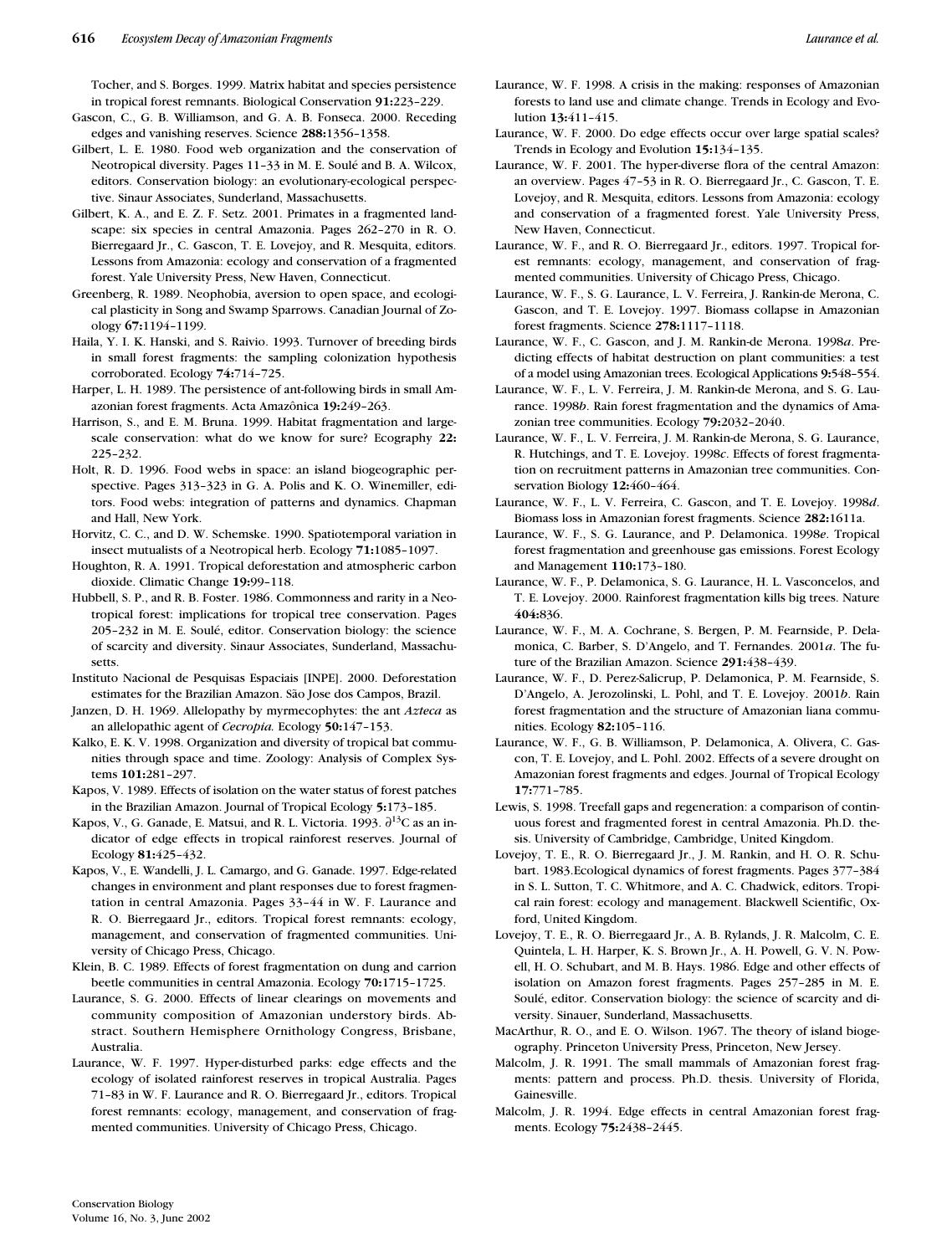- Malcolm, J. R. 1997. Biomass and diversity of small mammals in Amazonian forest fragments. Pages 207–221 in W. F. Laurance and R. O. Bierregaard Jr., editors. Tropical forest remnants: ecology, management, and conservation of fragmented communities. University of Chicago Press, Chicago.
- Martins, M. B. 1989. Invasão de fragmentos florestais por especies de *Drosophila* (Diptera, Drosophilidae). Acta Amazônica **19:**265–271.
- Mesquita, R., P. Delamônica, and W. F. Laurance. 1999. Effects of surrounding vegetation on edge-related tree mortality in Amazonian forest fragments. Biological Conservation **91:**129–134.
- Meyer, J. 1999. Efeitos da fragmentação de floresta sobre predação em ovos de aves e remoção de sementes. M.Sc. thesis. National Institute for Amazonian Research (INPA), Manaus, Brazil.
- Nepstad, D. C., C. Carvalho, E. Davidson, P. Jipp, P. Lefebre, P. Negreiros, E. Silva, T. Stone, S. Trumbore, and S. Vieira. 1994. The role of deep roots in the hydrological cycles of Amazonian forests and pastures. Nature **372:**666–669.
- Offerman, H. L., V. H. Dale, S. M. Pearson, R. O. Bierregaard Jr., and R. V. O'Neill. 1995. Effects of forest fragmentation on Neotropical fauna: current research and data availability. Environmental Reviews **3:** 191–211.
- Oliveira, A. A., and S. Mori. 1999. Central Amazonian terra-firme forests: high tree species richness. Biodiversity and Conservation **8:**1219–1244.
- Pearman, P. B. 1997. Correlates of amphibian diversity in an altered landscape of Amazonian Ecuador. Conservation Biology **11:**1211– 1225.
- Peres, C. A. 2001. Synergistic effects of subsistence hunting and habitat fragmentation on Amazonian forest vertebrates. Conservation Biology **15:**1490–1505.
- Peres, C. A., and J. W. Terborgh. 1995. Amazonian nature reserves: an analysis of the defensibility status of existing conservation units and design criteria for the future. Conservation Biology **9:**34–46.
- Pittman, N. C. A., J. Terborgh, M. R. Silman, and P. Nuñez V. 1999. Tree species distributions in an upper Amazonian forest. Ecology **80:**2651–2661.
- Powell, A. H., and G. V. N. Powell. 1987. Population dynamics of male euglossine bees in Amazonian forest fragments. Biotropica **19:**176–179.
- Quintela, C. E. 1985. Forest fragmentation and differential use of natural and man-made edges by understory birds in central Amazonia. M.Sc. thesis. University of Chicago, Chicago.
- Rabinowitz, A. 2000. Jaguar. Island Press, Washington, D.C.
- Rankin-de Merona, J. M., J. M. Prance, R. W. Hutchings, M. F. Silva, W. A. Rodrigues, and M. E. Uehling. 1992. Preliminary results of a largescale inventory of upland rain forest in the central Amazon. Acta Amazônica **22:**493–534.
- Robinson, J. G., and K. H. Redford, editors. 1991. Neotropical wildlife use and conservation. University of Chicago Press, Chicago.
- Robinson, W. D. 1999. Long-term changes in the avifauna of Barro Colorado Island, Panama, a tropical forest isolate. Conservation Biology **13:**85–97.
- Rylands, A. B., and A. Keuroghlian. 1988. Primate populations in continuous forest and forest fragments in central Amazonia. Acta Amazônica **18:**291–307.
- Sampaio, E. 2000. The effects of fragmentation on structure and diversity of bat communties in a central Amazonian tropical rain forest. Ph.D. thesis. University of Tuebingen, Tuebingen, Germany.
- Savill, P. S. 1983. Silviculture in windy climates. Forestry Abstracts **44:** 473–488.
- Scariot, A. 1998. Forest fragmentation: the effects on palm diversity in central Amazonia. Journal of Ecology **87:**66–76.
- Scariot, A. 2001. Seedling mortality by litterfall in Amazonian forest fragments. Biotropica **32:**662–669.
- Schelhas, J., and R. Greenberg, editors. 1996. Forest patches in tropical landscapes. Island Press, Washington, D.C.

Schwartzkopf, L., and A. B. Rylands. 1989. Primate species richness in

relation to habitat structure in Amazonian rainforest fragments. Biological Conservation **48:**1–12.

- Shukla, J., C. A. Nobre, and P. Sellers. 1990. Amazon deforestation and climate change. Science **247:**1322–1325.
- Simberloff, D. S., and L. G. Abele. 1976. Island biogeographic theory and conservation practice. Science **191:**285–286.
- Sizer, N., and E. V. J. Tanner. 1999. Responses of woody plant seedlings to edge formation in a lowland tropical rainforest, Amazonia. Biological Conservation **91:**135–142.
- Skole, D., and C. J. Tucker. 1993. Tropical deforestation and habitat fragmentation in the Amazon: satellite data from 1978 to 1988. Science **260:**1905–1910.
- Souza, O. F. F., and V. K. Brown. 1994. Effects of habitat fragmentation on Amazonian termite communities. Journal of Tropical Ecology **10:**197–206.
- Spironello, W. R. 2001. The brown capuchin monkey (*Cebus apella*): ecology and home range requirements in central Amazonia. Pages 271–283 in R. O. Bierregaard, C. Gascon, T. E. Lovejoy, and R. Mesquita, editors. Lessons from Amazonia: ecology and conservation of a fragmented forest. Yale University Press, New Haven, Connecticut.
- Stouffer, P.C., and R. O. Bierregaard. 1995*a*. Effects of forest fragmentation on understory hummingbirds in Amazonian Brazil. Conservation Biology **9:**1085–1094.
- Stouffer, P. C., and R. O. Bierregaard. 1995*b*. Use of Amazonian forest fragments by understory insectivorous birds. Ecology **76:**2429–2445.
- Stouffer, P. C., and S. H. Borges. 2001. Conservation recommendations for understory birds in Amazonian forest fragments and secondary areas. Pages 248–261 in R. O. Bierregaard, C. Gascon, T. E. Lovejoy, and R. Mesquita, editors. Lessons from Amazonia: ecology and conservation of a fragmented forest. Yale University Press, New Haven, Connecticut.
- Stratford, J. A., and P. C. Stouffer. 1999. Local extinctions of terrestrial insectivorous birds in a fragmented landscape near Manaus, Brazil. Conservation Biology **13:**1416–1423.
- Terborgh, J. L., L. Lopez, P. Nuñex V., M. Rao, G. Shahabuddin, G. Orihuela, M. Riveroz, R. Ascanio, G. H. Adler, T. Lambert, and L. Balbas. 2001. Ecological meltdown in predator-free forest fragments. Science **294:**1923–1926.
- Terborgh, J., L. Lopez, J. Tello, D. Yu, and A. R. Bruni. 1997. Transitory states in relaxing ecosystems of tropical land-bridge islands. Pages 256–274 in W. F. Laurance and R. O. Bierregaard Jr., editors. Tropical forest remnants: ecology, management, and conservation of fragmented communities. University of Chicago Press, Chicago.
- Tocher, M. 1998. A comunidade de anfíbios da Amazônia central: diferenças na composição específica entre a mata primária e pastagens. Pages 219–232 in C. Gascon and P. Moutinho, editors. Floresta Amazônica: dinâmica, regeneração e manejo. National Institute for Amazonian Research (INPA), Manaus, Brazil.
- Tocher, M., C. Gascon, and B. L. Zimmerman. 1997. Fragmentation effects on a central Amazonian frog community: a ten-year study. Pages 124–137 in W. F. Laurance and R. O. Bierregaard Jr., editors. Tropical forest remnants: ecology, management, and conservation of fragmented communities. University of Chicago Press, Chicago.
- Vasconcelos, H. L. 1988. Distribution of *Atta* (Hymenoptera, Formicidae) in "terra-firme" rain forest of central Amazonia: density, species composition and preliminary results on effects of forest fragmentation. Acta Amazônica **18:**309–315.
- Vasconcelos, H. L. 1999. Effects of forest disturbance on the structure of ground-foraging ant communities in central Amazonia. Biodiversity and Conservation **8:**409–420.
- Vasconcelos, H. L., and J. M. Cherrett. 1995. Changes in leaf-cutting ant populations (Formicidae: Attini) after the clearing of mature forest in Brazilian Amazonia. Studies on Neotropical Fauna and Environment **30:**107–113.
- Ventincinque, E. M., H. G. Fowler, and C. Silva. 1993. Modes and frequencies of colonization and its relation to extinctions, habitat and